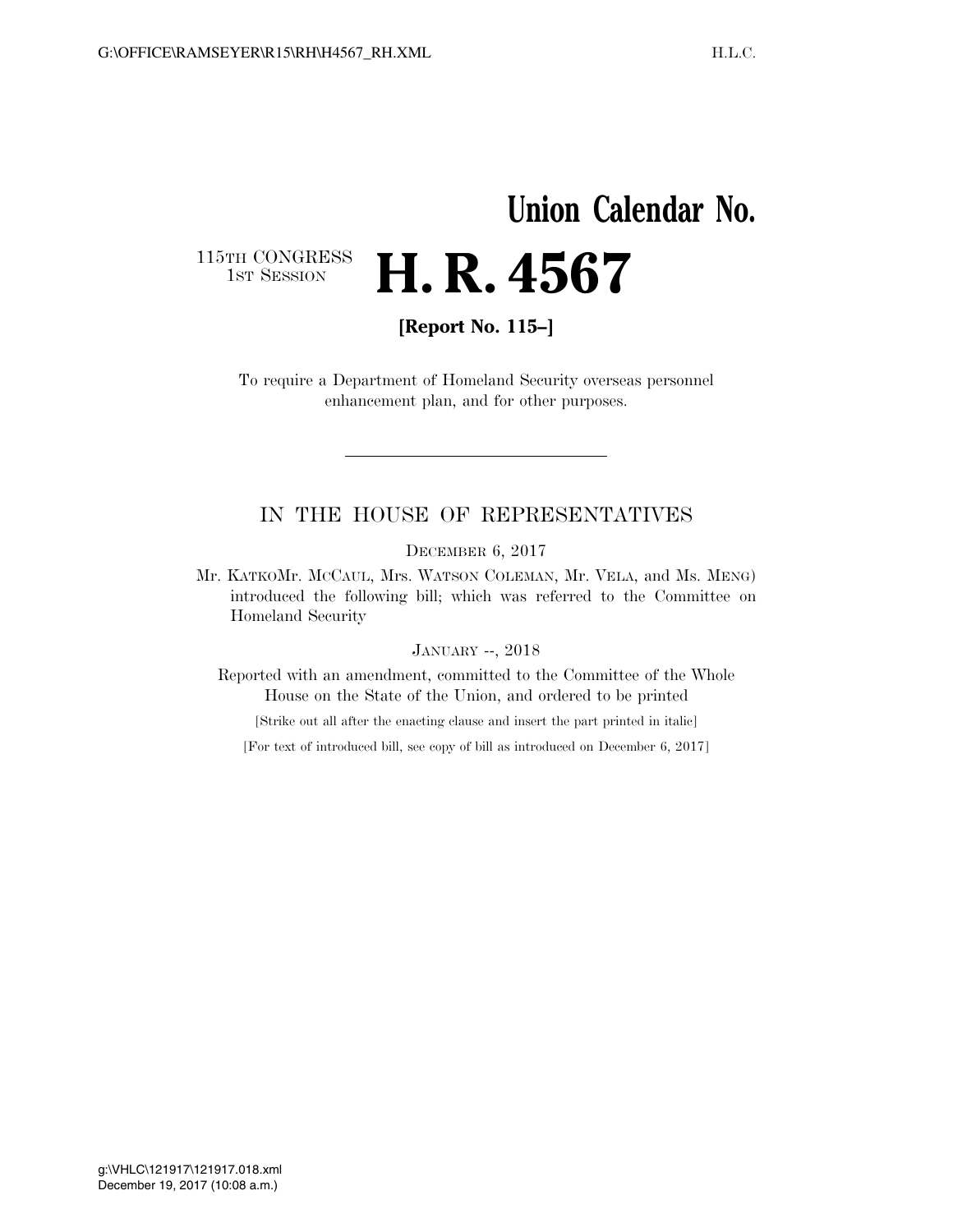## **A BILL**

To require a Department of Homeland Security overseas personnel enhancement plan, and for other purposes.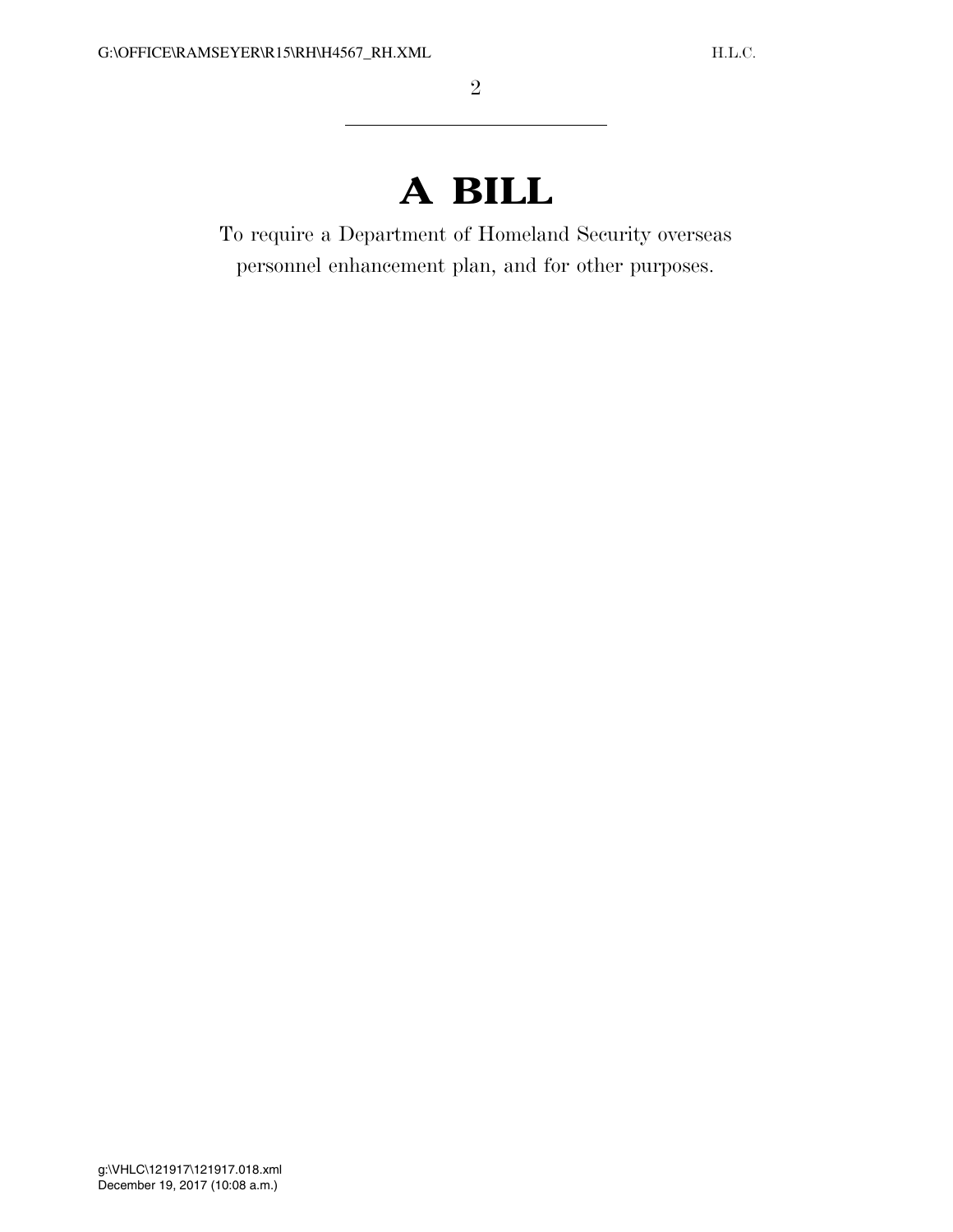*Be it enacted by the Senate and House of Representa-tives of the United States of America in Congress assembled,* 

### *SECTION 1. SHORT TITLE.*

 *This Act may be cited as the ''DHS Overseas Personnel Enhancement Act of 2017''.* 

### *SEC. 2. OVERSEAS PERSONNEL BRIEFING.*

 *(a) IN GENERAL.—Not later than 90 days after sub- mission of the comprehensive three-year strategy required under section 1910 of the National Defense Authorization Act for Fiscal Year 2017 (Public Law 114–328) and every 180 days thereafter, the Secretary of Homeland Security shall brief the Committee on Homeland Security of the House of Representatives and the Committee on Homeland Security and Governmental Affairs of the Senate regarding Department of Homeland Security personnel with primary duties that take place outside of the United States.* 

 *(b) REQUIREMENTS.—The briefing required under subsection (a) shall include the following:* 

 *(1) A detailed summary of each type of personnel position with primary duties that take place outside of the United States and how each such position con- tributes to the Department of Homeland Security's counterterrorism mission.*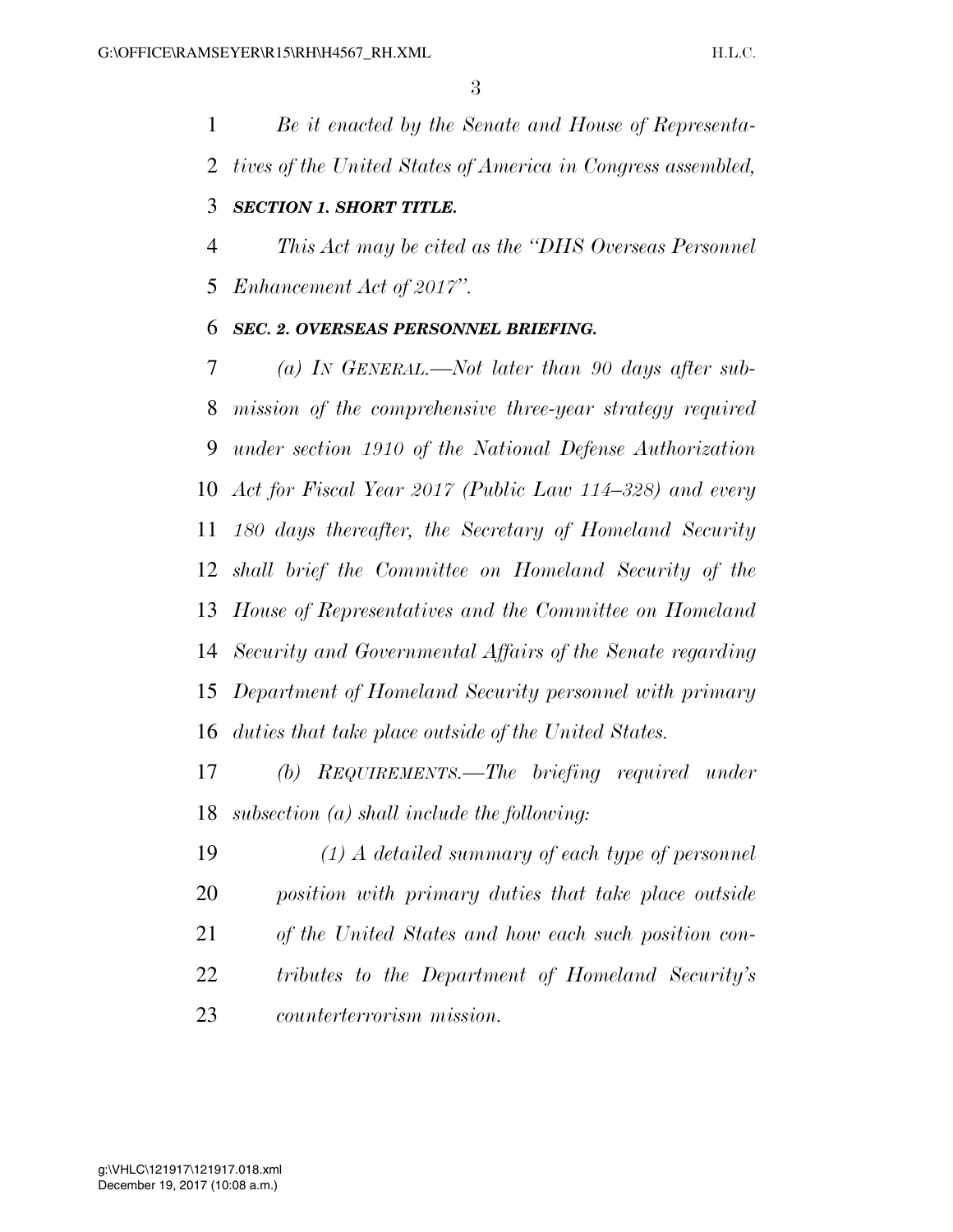| 1              | $(2)$ Information related to how the geographic                 |
|----------------|-----------------------------------------------------------------|
| $\overline{2}$ | and regional placement of such positions contributes            |
| 3              | to the Department's counterterrorism mission.                   |
| $\overline{4}$ | $(3)$ Information related to the position-specific              |
| 5              | training received by such personnel before and during           |
| 6              | placement at a foreign location.                                |
| 7              | $(4)$ Challenges that may impede the communica-                 |
| 8              | tion of counterterrorism information between Depart-            |
| 9              | ment personnel at foreign locations and Department              |
| 10             | entities in the United States, including technical, re-         |
| 11             | source, and administrative challenges.                          |
| 12             | $(5)$ The status of efforts to implement the strat-             |
| 13             | egy referred to in subsection $(a)$ .                           |
| 14             | $(6)$ The status of efforts (beginning with the sec-            |
| 15             | ond briefing required under this section) to imple-             |
| 16             | ment the enhancement plan under section 3.                      |
| 17             | <b>SEC. 3. OVERSEAS PERSONNEL ENHANCEMENT PLAN.</b>             |
| 18             | (a) IN GENERAL.—Not later than 90 days after the                |
| 19             | briefing required under section 2, the Secretary shall submit   |
| <b>20</b>      | to the Committee on Homeland Security of the House and          |
| 21             | the Committee on Homeland Security and Governmental             |
|                | 22 Affairs of the Senate a plan to enhance the effectiveness of |
| 23             | Department of Homeland Security personnel at foreign lo-        |
| 24             | cations.                                                        |